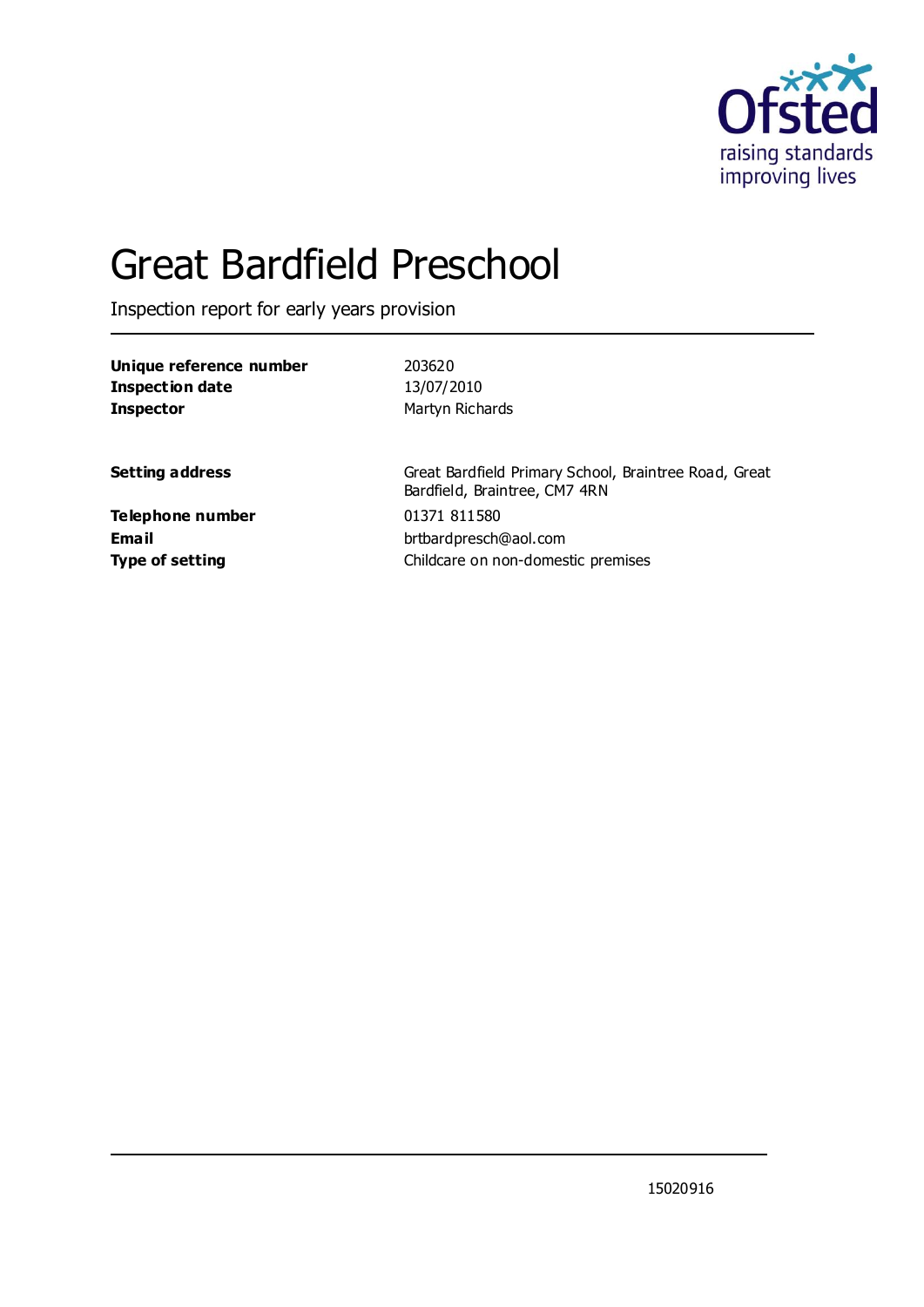The Office for Standards in Education, Children's Services and Skills (Ofsted) regulates and inspects to achieve excellence in the care of children and young people, and in education and skills for learners of all ages. It regulates and inspects childcare and children's social care, and inspects the Children and Family Court Advisory Support Service (Cafcass), schools, colleges, initial teacher training, work-based learning and skills training, adult and community learning, and education and training in prisons and other secure establishments. It rates council children's services, and inspects services for looked after children, safeguarding and child protection.

If you would like a copy of this document in a different format, such as large print or Braille, please telephone 0300 123 1231, or email enquiries@ofsted.gov.uk.

You may copy all or parts of this document for non-commercial educational purposes, as long as you give details of the source and date of publication and do not alter the information in any way.

Royal Exchange Buildings St Ann's Square Manchester M2 7LA

T: 0300 123 1231 Textphone: 0161 618 8524 E: enquiries@ofsted.gov.uk W: [www.ofsted.gov.uk](http://www.ofsted.gov.uk/)

© Crown copyright 2010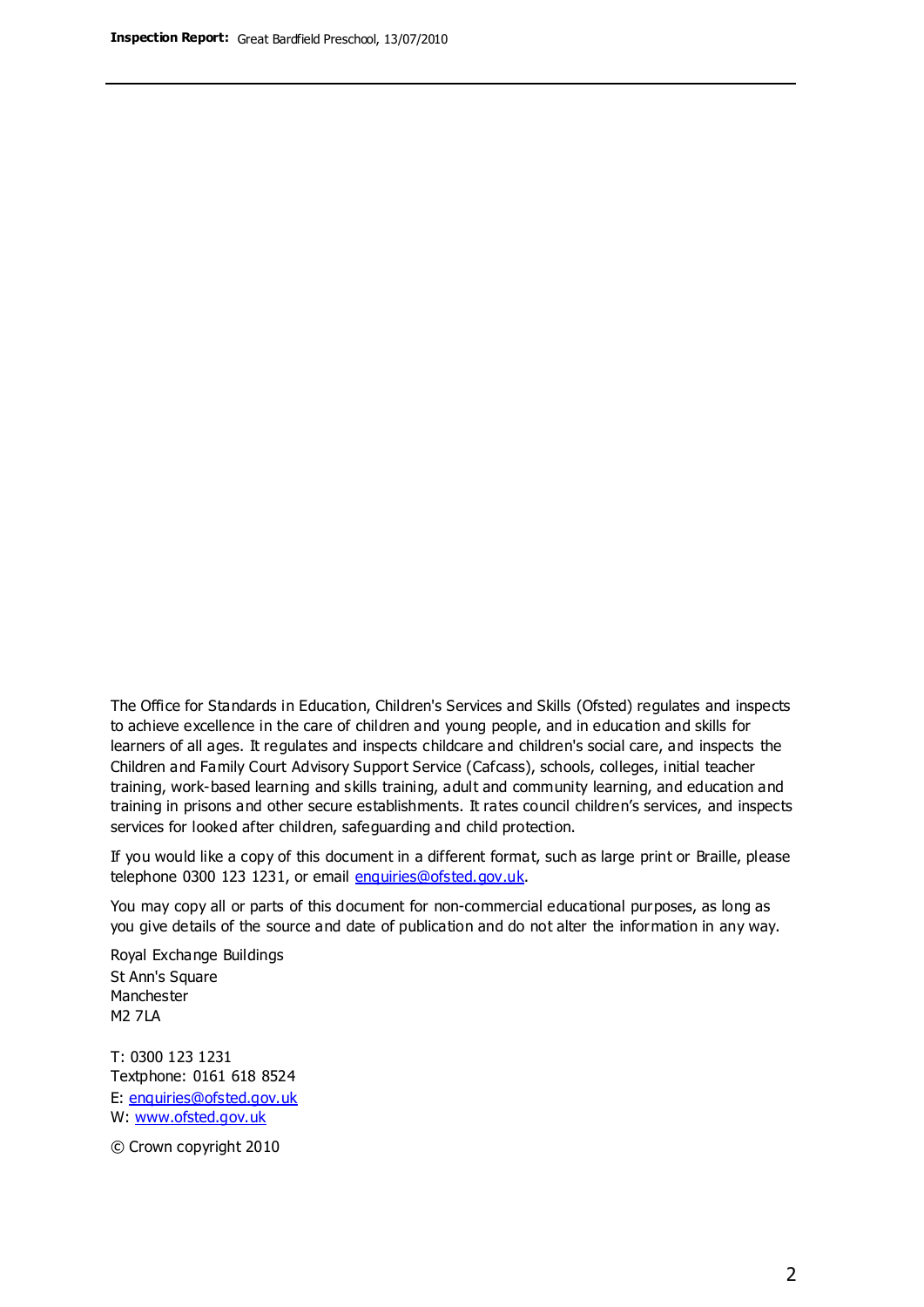#### **Introduction**

This inspection was carried out by Ofsted under Sections 49 and 50 of the Childcare Act 2006 on the quality and standards of the registered early years provision. 'Early years provision' refers to provision regulated by Ofsted for children from birth to 31 August following their fifth birthday (the early years age group). The registered person must ensure that this provision complies with the statutory framework for children's learning, development and welfare, known as the *Early* Years Foundation Stage.

The provider must provide a copy of this report to all parents with children at the setting where reasonably practicable. The provider must provide a copy of the report to any other person who asks for one, but may charge a fee for this service (The Childcare (Inspection) Regulations 2008 regulations 9 and 10).

The setting also makes provision for children older than the early years age group which is registered on the voluntary and/or compulsory part(s) of the Childcare Register. This report does not include an evaluation of that provision, but a comment about compliance with the requirements of the Childcare Register is included in Annex B.

Please see our website for more information about each childcare provider. We publish inspection reports, conditions of registration and details of complaints we receive where we or the provider take action to meet the requirements of registration.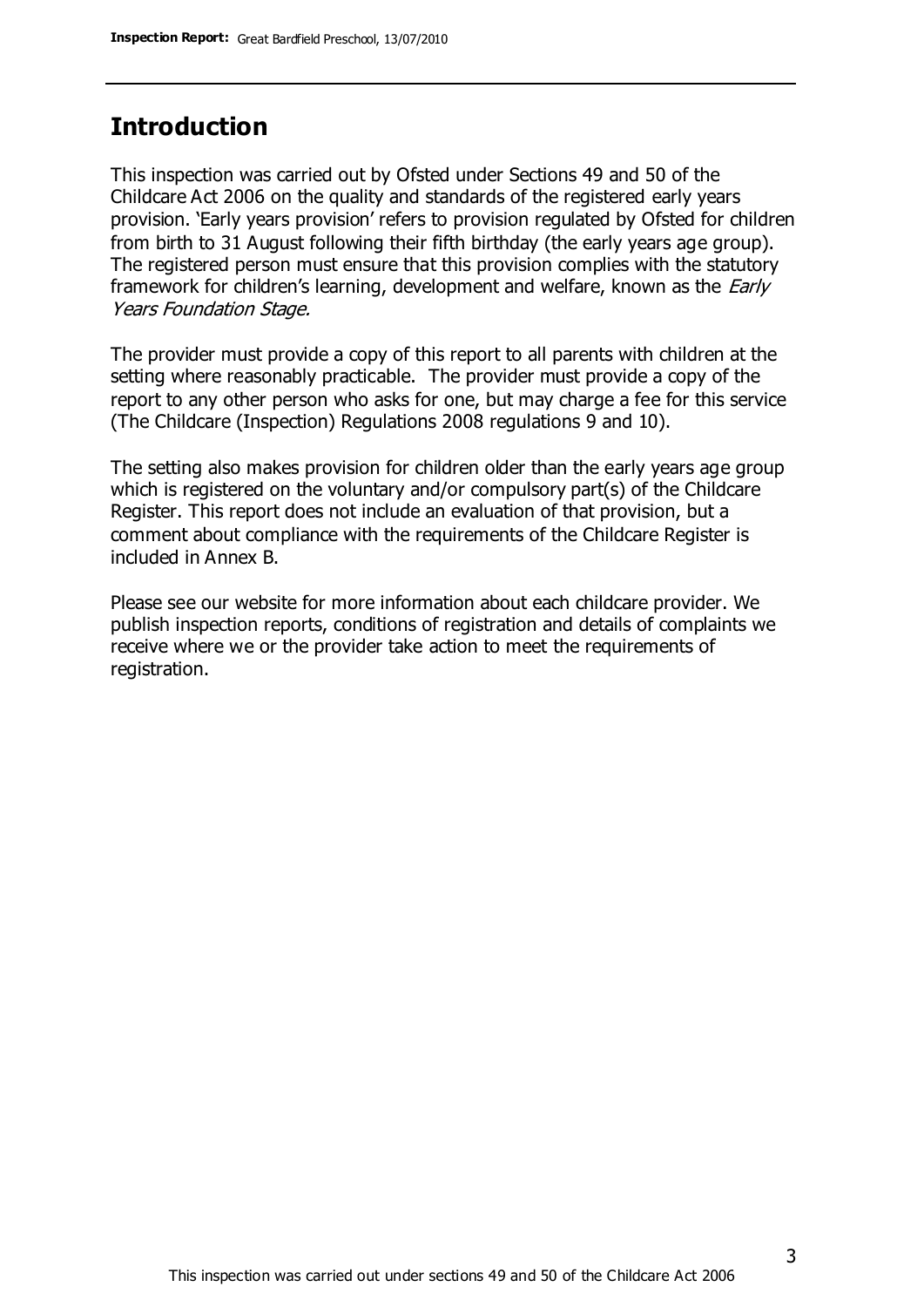# **Description of the setting**

Great Bardfield Pre-School was registered in 1999. It operates from a purpose built unit, which is shared with the after school club, in the grounds of Great Bardfield Primary School. The pre-school serves the local area and has close links with Great Bardfield Primary School.

The pre-school is registered to care for a maximum of 24 children from two to the end of the Early Years Foundation Stage at any one time. There are currently 38 children on roll, and 23 were present at the time of the inspection. The pre-school receives funding for nursery education in respect of some children. Children attend for a variety of sessions during the week. The setting is able to support children with special educational needs and/or disabilities, although at present it does not have wheelchair access.

The pre-school opens five days a week during school term times. Sessions are from 9.05am until 11.45am and there is an optional daily lunch club from 11.45am until 1.10pm.

Seven members of staff work with the children on a full or part-time basis. Three, including the manager, hold relevant early years qualifications, and other staff are currently concluding training in childcare. The setting receives support from the local authority and the Pre-School Learning Alliance. The provision is registered on the Early Years Register and the compulsory and voluntary parts of the Childcare Register.

### **The overall effectiveness of the early years provision**

Overall the quality of the provision is good.

Great Bardfield Pre-school provides a safe and welcoming environment for the children. It is at the heart of its village community, very well supported by parents and its management committee, who rightly appreciate the quality of care and learning provision it makes for their children. It is an inclusive and well-managed pre-school. All the children are known as individuals. Their varied needs are identified and met sensitively and effectively. Consequently, they are confident and happy, and achieve well. It is a self-critical pre-school with staff always alert to ways of improving even further. It has successfully implemented the requirements of the Early Years Foundation Stage, and has responded well to the recommendations of its last inspection. It makes good use of support and training through the local authority and has a good capacity to continue improving in the future.

### **What steps need to be taken to improve provision further?**

To further improve the early years provision the registered person should: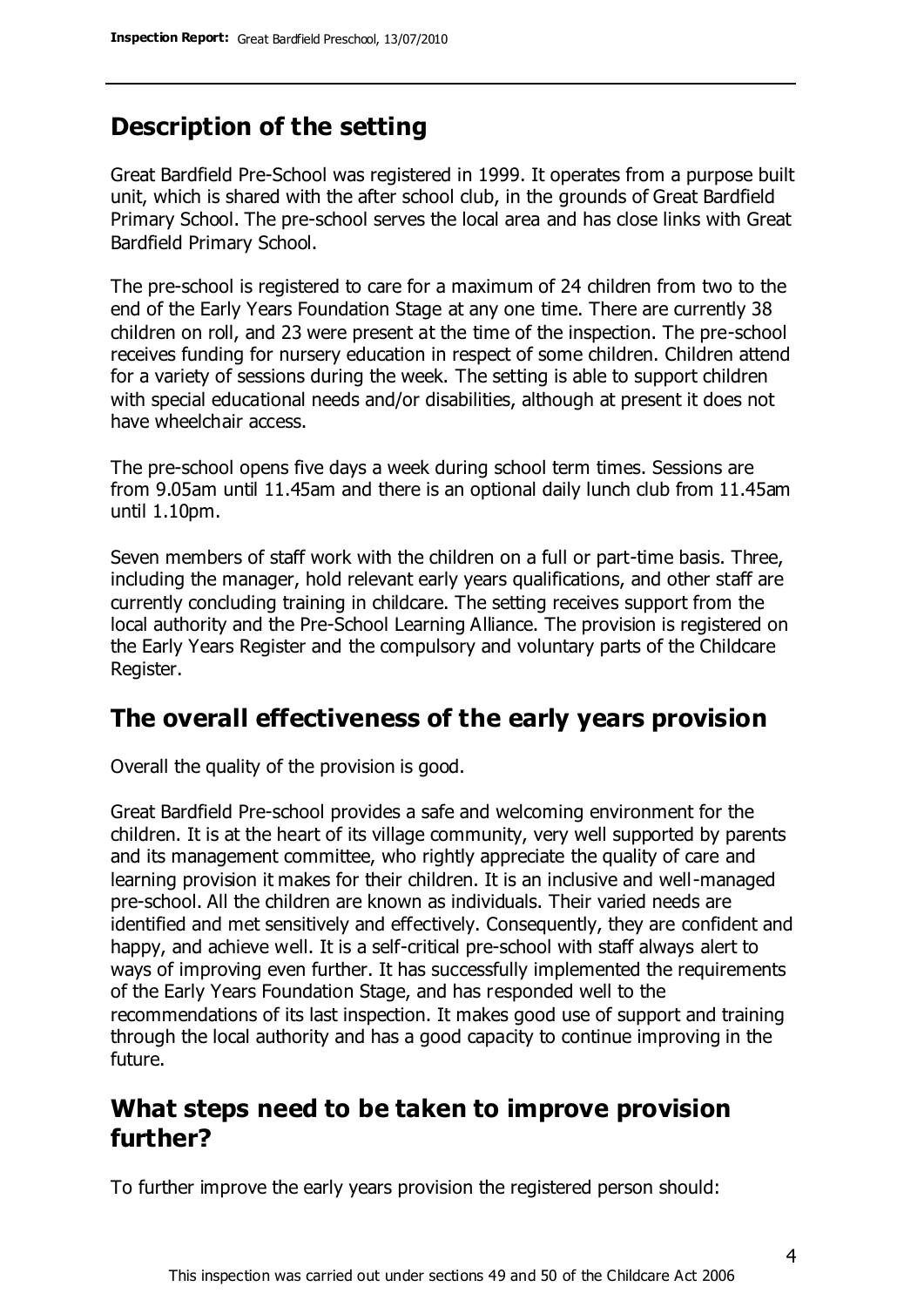- refine the self-evaluation system to make it more rigorous in evaluating the pre-school's effectiveness, and identifying priorities for the future
- ensure that all risk assessments for trips pay full attention to travel to and from venues.

## **The effectiveness of leadership and management of the early years provision**

Safeguarding measures at the pre-school are good because staff set the highest priority on ensuring the children's safety. The suitability of all staff working in the pre-school, or applying to work there, is carefully checked. Recent changes in staffing have meant that at the moment levels of staff's qualifications fall marginally below the required level, but this will be rectified when current training is completed shortly. The manager and her assistants have all received training in child protection, and are fully aware of their responsibilities to ensure children's welfare. They know the action to be taken if they have any concerns. Several have a high level of additional first aid training. Regular fire drills are undertaken, and the outcomes carefully recorded. Staff carry out daily checks of the accommodation and the surrounding areas to make sure there are no unnoticed dangers to the children. When children go on trips, to a local farm, for example, and to Audley End House, full use is made of the risk assessments provided by the venues. However, these do not always fully address issues specific to this group of children, such as, their travel to the venues.

The accommodation and outdoor activity areas are secure from intrusion or from children slipping out unseen. Visitors are checked on arrival and on leaving the pre-school. The pre-school has rigorous procedures for circumstances in which a child is not collected at the expected time, or is met by an unauthorised adult. Staff keep detailed notes of children's individual health or dietary needs, and ensure these are met through the well-selected healthy snacks provided. All minor accidents are recorded, and notified to parents.

Several members of staff have additional qualifications in supporting children with special educational needs and/or disabilities. They are very thorough in liaising with parents, and with specialist agencies to make sure these children receive consistent support. As a result, they make good progress as they move through the pre-school. Very strong and effective links with Great Bardfield Primary School help ease children's anxieties about transition, and ensure that all important information is made available to the school before the children arrive. All the children benefit from an effective key person scheme, which means that a named adult has special oversight of the welfare and development of each child, and can act as a particularly well-informed contact with parents.

Links and relationships with parents are excellent because the pre-school has established effective communication channels with them. An informative regular newsletter keeps them abreast of pre-school activities, whilst an annual survey enables them to make suggestions about how the pre-school could be improved. Parents speak in glowing terms of the contribution the pre-school makes to their children's development. One said, 'it's a joy to see him run into pre-school and I'll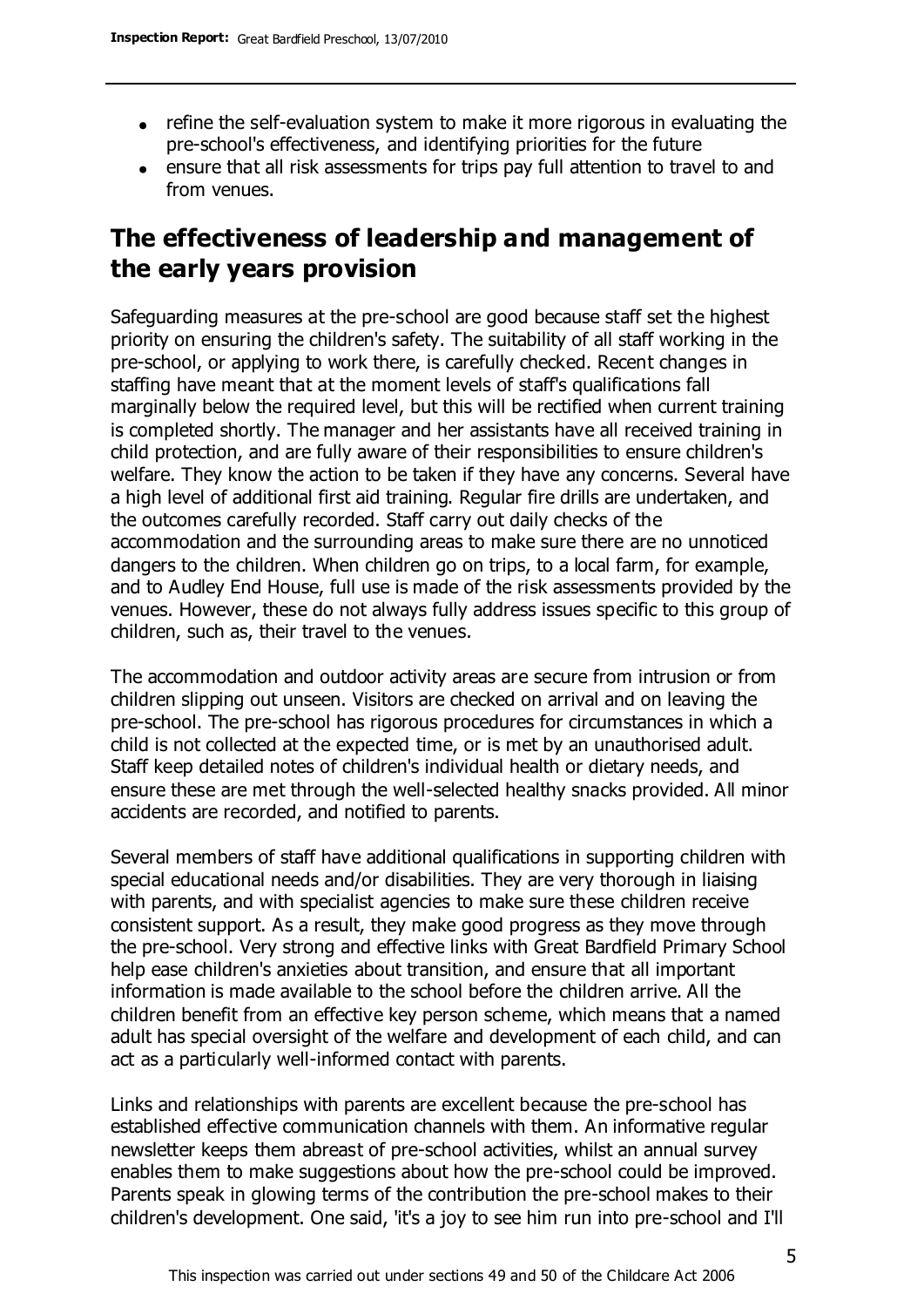always be grateful for that', and another commented, 'we'll never forget what it's done for him'.

The indoor facilities are bright, roomy and inviting for the children. The outdoor area is especially well-used as a vegetable garden as well as for active play. Staff are deployed effectively, so that all children have an adult to chat with while they play. Staff are sensitive to this role, aware of the learning possibilities inherent in the play, but aware also of the risks of diverting children's attention away from their self-selected activity.

Staff work very well together as a team and they willingly undertake extra training to enhance their skills. The setting is committed to continuous improvement and a range of improvements have been implemented in the pre-school since its last inspection. For instance, they have revised their approach to planning children's activities, and are in the final stages of implementing a very thorough assessment process, enabling them to show clearly the progress individual children make over time. They are committed to making the pre-school as good as it can be, and have identified several initiatives for the future, including planning activities to engage children across the full ability range, and improving ways of delivering activities based around children's learning of sounds and letters. They plan to establish a more systematic and reliable process for self-review and although this is still at an early stage, it is well supported as the initiative will be supported by staff from the local authority.

### **The quality and standards of the early years provision and outcomes for children**

Children come happily to the pre-school, and are met with a cheery welcome from staff. They settle quickly to the activities provided for them, choosing to either browse through books, enjoy the sensory herb garden they have established in the outdoor area, or play with construction toys or puzzles. Later, outside, they play in the large sand garden and enjoy vigorous activity on large wheeled toys. Some children choose to play independently and explore the texture of shaving foam in a water tray, before they all join together in a group to sing, wash their hands and enjoy the healthy morning snack provided.

At this time of the year, the well-maintained garden is a particular attraction. The children have planted (and cooked, and eaten) their own potatoes and have sown beans, courgettes and sunflowers. They know that a seed will grow into a plant in the right circumstances, and that many of the things we eat come originally from the soil. They have also watched caterpillars pupate, and turn into red admiral butterflies, and have been fascinated by the growth of tadpoles. In this rural environment, they were delighted by baby chicks and lambs which visited the preschool. They are learning about how people get about and have looked at the differences between buses, cars and cycles. They have seen how traffic lights work, and talked about where they have been on their holidays. Children are also learning about using information and communications technology and can find their way around a computer screen, although some find the intricate movements required to use a mouse very challenging. Their interest in these engaging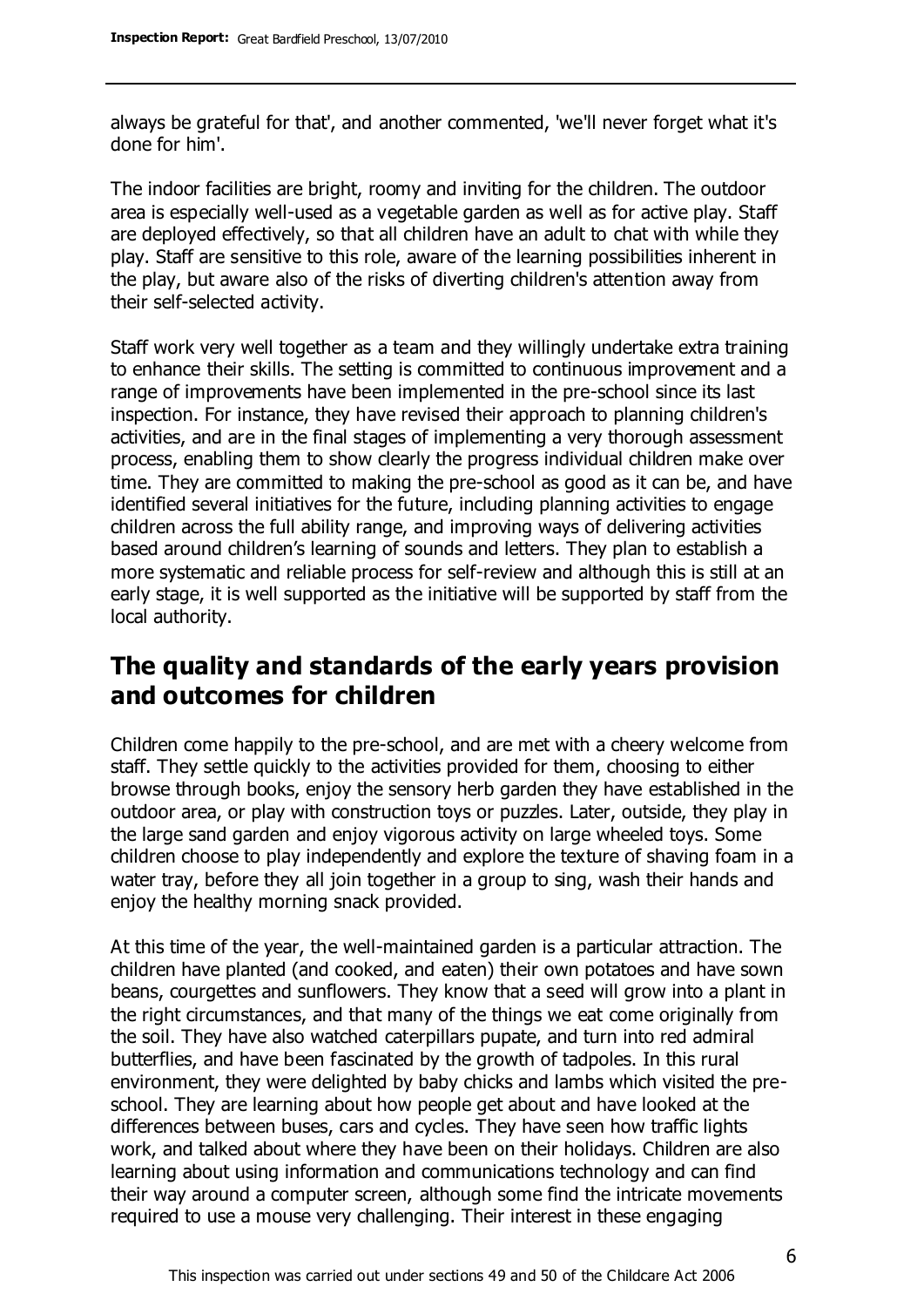activities leads to good learning and brisk progress.

The children enjoy stories, and handling books for themselves. They know the right way to hold a book, and that pictures and text have different purposes. They are orally confident, and can hold a pencil correctly, and many write their own names recognisably. Staff help the children to understand the meanings of words and consequently they understand terms, such as, 'longer' and 'heavier', and can count to 10 or above. They identify common regular shapes, such as, squares and circles.

The children achieve well in physical areas through the physical activities they participate in. The children are improving their manual coordination well through using tools, such as, scissors and brushes, and refining balance through play on large outdoor toys. They learn about the properties of paint during artistic sessions, and take great pleasure playing percussion instruments when playing music. They like singing together, and enjoy the outdoor scenery, especially in the antique rowing boat permanently moored in their outdoor area.

The children enjoy their activities in the pre-school, and the very good assessment systems being introduced paint a clear picture of the good progress individuals make. They feel safe in the setting, confident and at ease in their relationships with staff, and sensible and mature in their behaviour. They know some of the foods which are good for them, and some remember to wash their hands without needing reminding. As well as this, children are courteous, positive and helpful, for example, in sharing the tidying up. Staff eating snacks and lunch with the children set an unobtrusive example of good manners.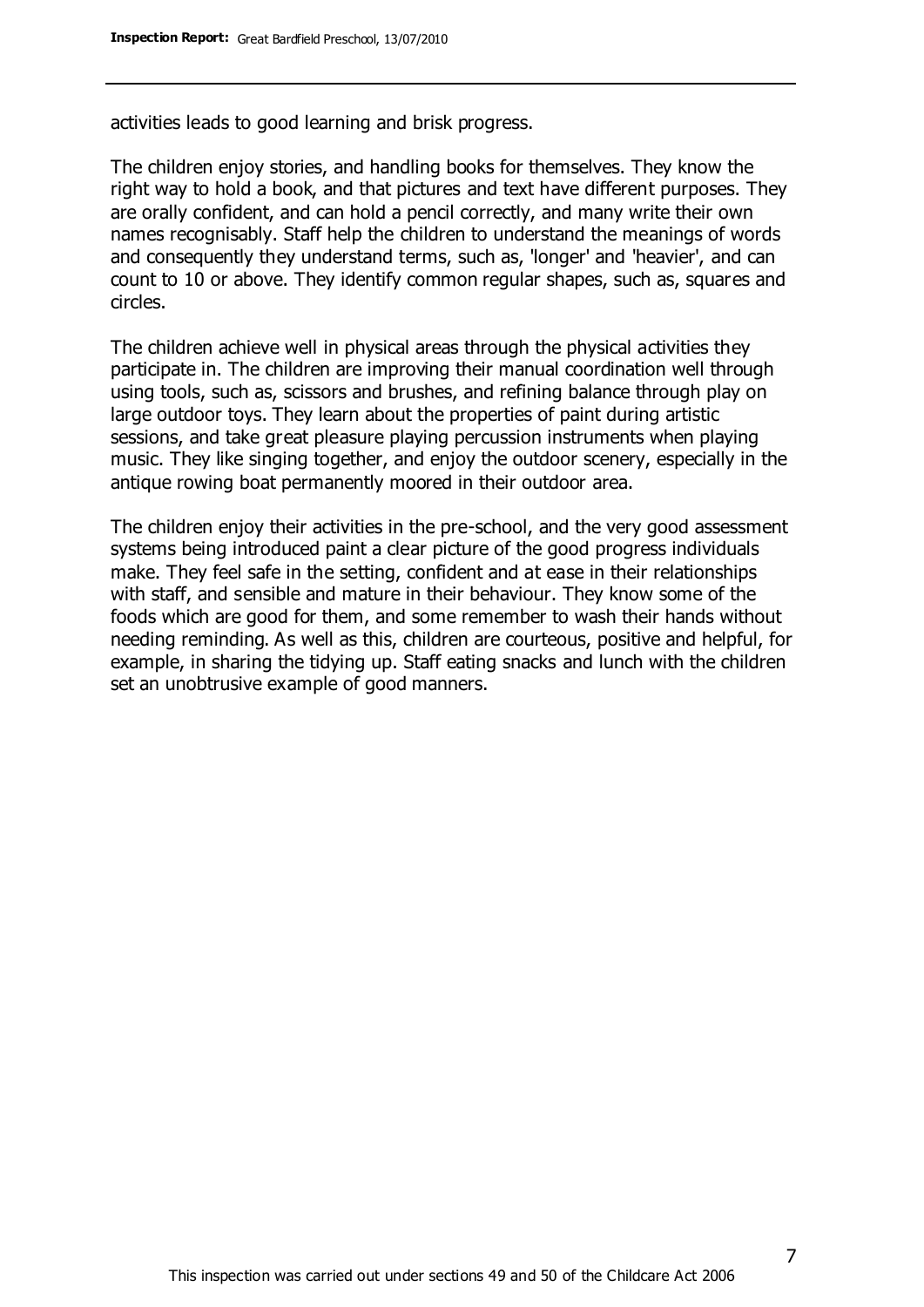# **Annex A: record of inspection judgements**

#### **The key inspection judgements and what they mean**

Grade 1 is Outstanding: this aspect of the provision is of exceptionally high quality Grade 2 is Good: this aspect of the provision is strong Grade 3 is Satisfactory: this aspect of the provision is sound Grade 4 is Inadequate: this aspect of the provision is not good enough

#### **The overall effectiveness of the early years provision**

| How well does the setting meet the needs of the<br>children in the Early Years Foundation Stage? |  |
|--------------------------------------------------------------------------------------------------|--|
| The capacity of the provision to maintain continuous                                             |  |
| improvement                                                                                      |  |

#### **The effectiveness of leadership and management of the early years provision**

| How effectively is the Early Years Foundation Stage led           |   |
|-------------------------------------------------------------------|---|
| and managed?                                                      |   |
| The effectiveness of leadership and management in embedding       |   |
| ambition and driving improvement                                  |   |
| The effectiveness with which the setting deploys resources        |   |
| The effectiveness with which the setting promotes equality and    |   |
| diversity                                                         |   |
| The effectiveness of safeguarding                                 | 7 |
| The effectiveness of the setting's self-evaluation, including the |   |
| steps taken to promote improvement                                |   |
| The effectiveness of partnerships                                 |   |
| The effectiveness of the setting's engagement with parents and    |   |
| carers                                                            |   |

#### **The quality of the provision in the Early Years Foundation Stage**

The quality of the provision in the Early Years Foundation Stage  $\vert$  2

#### **Outcomes for children in the Early Years Foundation Stage**

| <b>Outcomes for children in the Early Years Foundation</b>    |  |
|---------------------------------------------------------------|--|
| <b>Stage</b>                                                  |  |
| The extent to which children achieve and enjoy their learning |  |
| The extent to which children feel safe                        |  |
| The extent to which children adopt healthy lifestyles         |  |
| The extent to which children make a positive contribution     |  |
| The extent to which children develop skills for the future    |  |

Any complaints about the inspection or report should be made following the procedures set out in the guidance available from Ofsted's website: www.ofsted.gov.uk